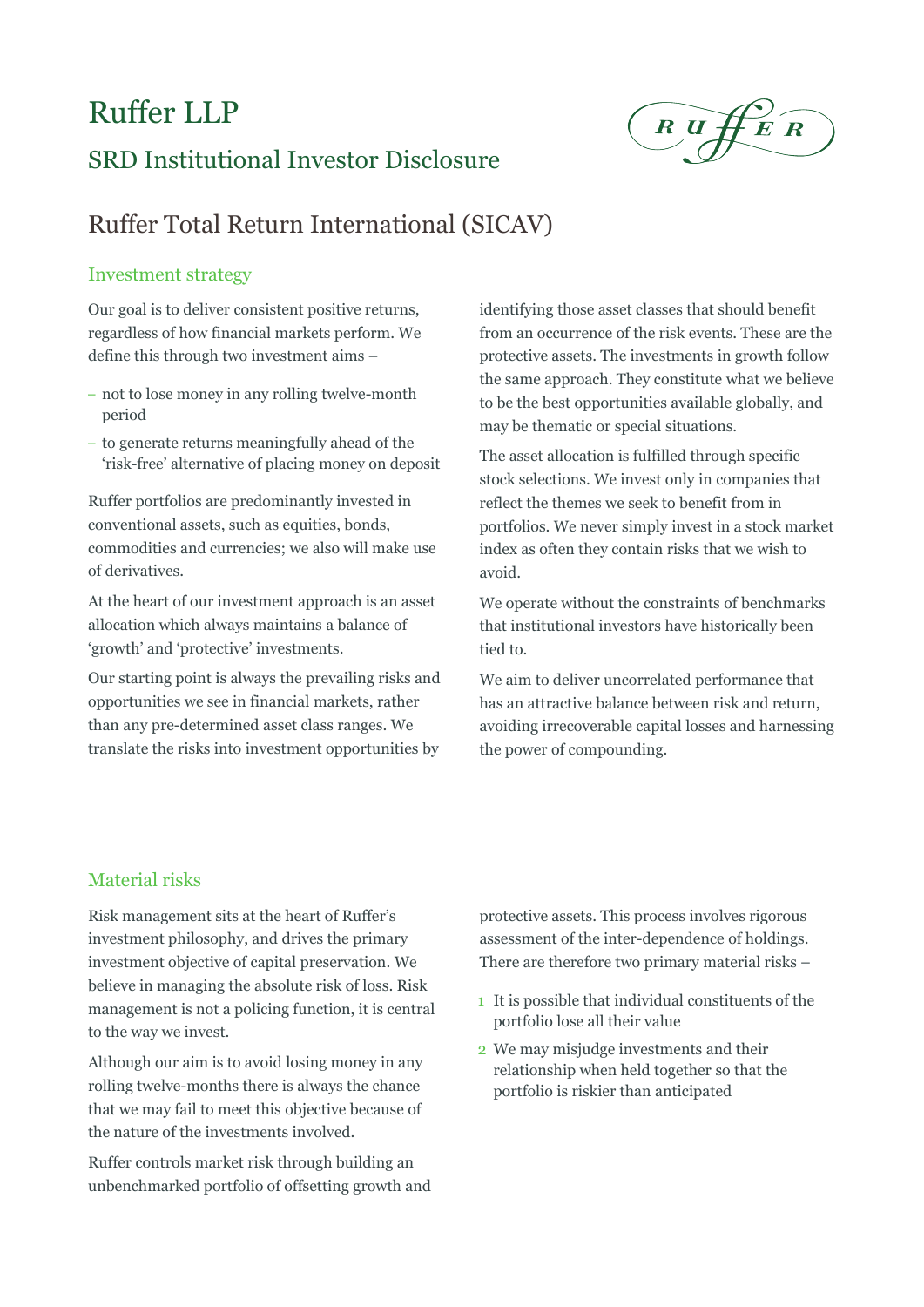### Equity selection and engagement

#### Evaluation of investee companies

As an absolute return manager with a relatively concentrated portfolio of equity holdings, we endeavour to fully understand a company's risks and opportunities, including relevant ESG considerations. As we have one investment approach and conduct our own research, we are able to systematically integrate these considerations across our research and investment processes. Our decision to invest in companies is therefore based on both fundamental and ESG analysis which also informs our stewardship activities, including engagement and voting.

Ruffer's research team are responsible for security selection. The team are tasked with finding the best investment opportunities globally and are not constrained by narrow sector or country boundaries. Ruffer's analysts have an average of 15 years investment experience.

All stock selections are the result of in-depth fundamental analysis. Our analysts meet with the executive management of a company or investment vehicle, to understand their business and strategy. They also undertake extensive research trips, including factory and site visits.

On top of this, our specialist responsible investment team partners closely with the analysts in our research team to identify and evaluate the risks and impacts to the environment and society that could arise as a result of poor management of a company's operations. The risks associated with weak corporate governance practices are also considered.

We use MSCI ESG Research and other relevant sources, such as the Sustainability Accounting Standards Board (SASB), Transition Pathway Initiative (TPI) and CDP (formerly Carbon Disclosure Project) to inform our analysis.

#### Engagement

Ruffer believes that engagement is an effective tool to achieve meaningful change and we are committed to engaging with companies in which our clients' assets are invested on a wide range of topics. Engagement gives us an opportunity to

improve our understanding of investee companies, which enhances our investment decisions. By engaging with a company to achieve specific goals, we are improving our understanding of the material ESG risks it faces, challenging its behaviour in relation to ESG considerations and in turn increasing its awareness of regulatory and societal changes. This is likely to result in superior outcomes and returns for our clients.

We will engage on our own, or with other investors that share our concerns through collaborative initiatives such as Climate Action 100+, which was launched in December 2017 and of which Ruffer was a founding investor signatory. Collaborative engagement can also provide a platform to engage on wider sector, regulatory and policy matters with investors and other stakeholders. Ruffer is open to working alongside other investors on both policy and company specific matters. The decision to collaborate on company specific matters will be judged on a case-by-case basis by the responsible investment team with input from research analysts and portfolio managers as well as the legal and compliance teams (taking in consideration the UK concert party rules and overseas equivalents). Ruffer engages regularly with the Investment Association and the Institutional Investor Group on Climate Change (IIGCC).

We do not use proxy advisors within our engagement activities nor do we engage in stock lending.

#### Conflicts of interest

Ruffer is a partnership, and this structure aligns our interests with those of our clients. Our senior staff share in the long-term profitability of the firm, so they are interested in investment returns and client relationships that are sustainable. Where conflicts of interest on voting or engagement exist between Ruffer, and/or a particular client and our wider client base, it is Ruffer's policy to act in the best interests of all our clients. In order to further eliminate potential conflict of interests, the justifications and the decision making process on every item are clearly documented.